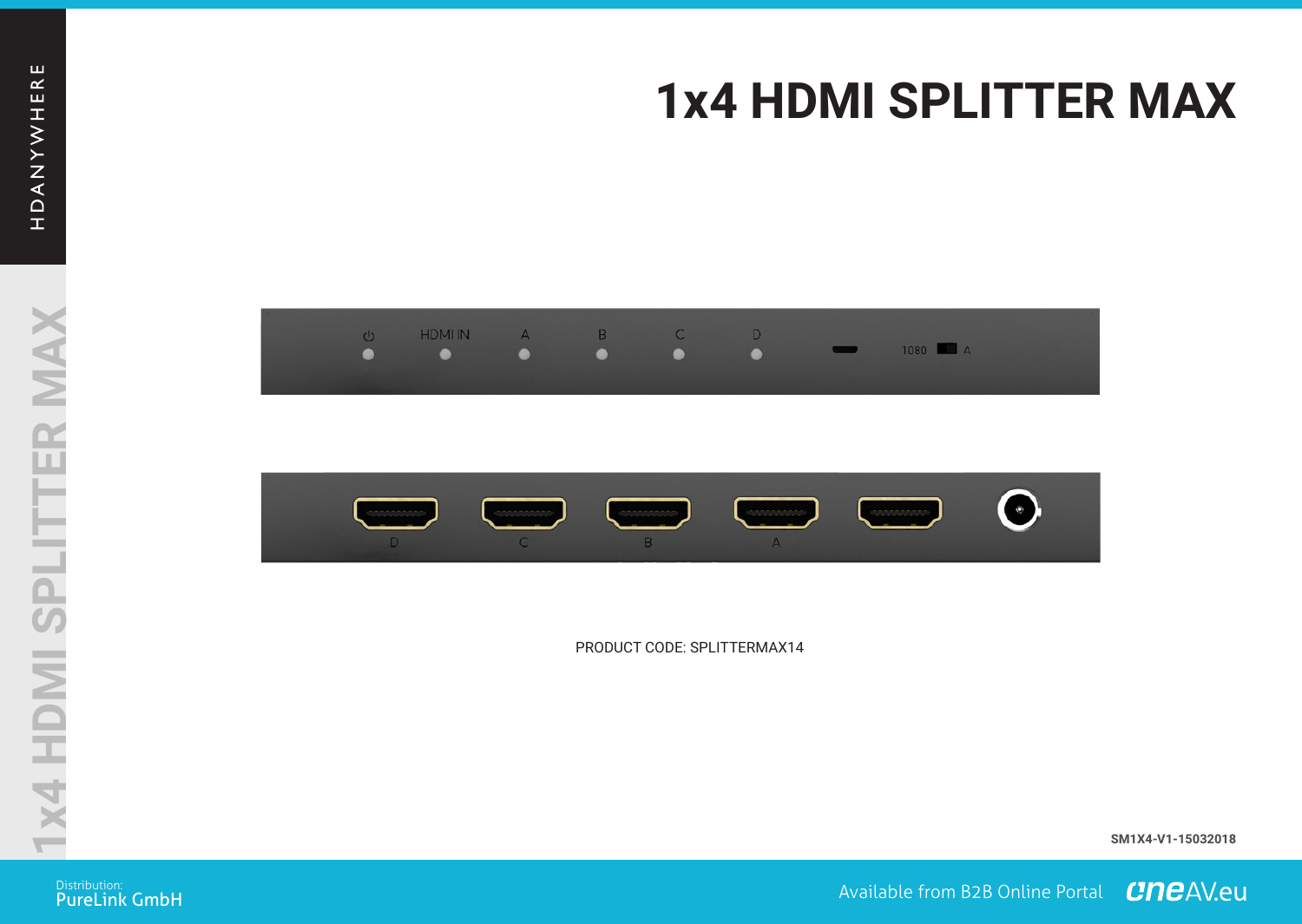| Box contents and system introduction |      |
|--------------------------------------|------|
| System features                      | 3    |
| Connections                          | 4    |
| Setup / Specifications               | 5    |
| Guarantee                            | $6-$ |

## CONTENTS SYSTEM: 1x4 HDMI Splitter MAX

The 1x4 Splitter MAX is an Ultra HD Premium™ 1x4 HDMI 2.0 splitter with maximum bandwidth capabilities, the ultimate splitter option for cinema purists, it supports the full HDMI 2.0 (a/b) 18Gbps max data rate, capable of carrying the most premium UHD/4K 60 4:4:4 content, with all HDR formats (10 & 12-bit), Dolby Vision®, HDR10+ and HLG.

> **Please fully read and adhere to the setup information and operational instructions contained within this installation manual.**

1 x 1x4 HDMI Splitter MAX  $1 \times 5v/16$  PSU 1 x User Manual

# IN THE BOX SYSTEM FEATURES

HDMI® 2.0 (a/b) HDCP 2.2 compliant

18Gbps data rate throughout

Advanced EDID management

Supports all resolutions up to and inc. Ultra HD 4K 60 4:4:4

Supports all current High Dynamic Range (HDR) formats

Supports all current audio formats up to Dolby Atmos® and DTS:X®

Built-in equalizer and retimer

**PureLink GmbH** 

ustrowide: **All the Community of the Community of the Community of the Community of the Community of the Commun<br>PureLink GmbH**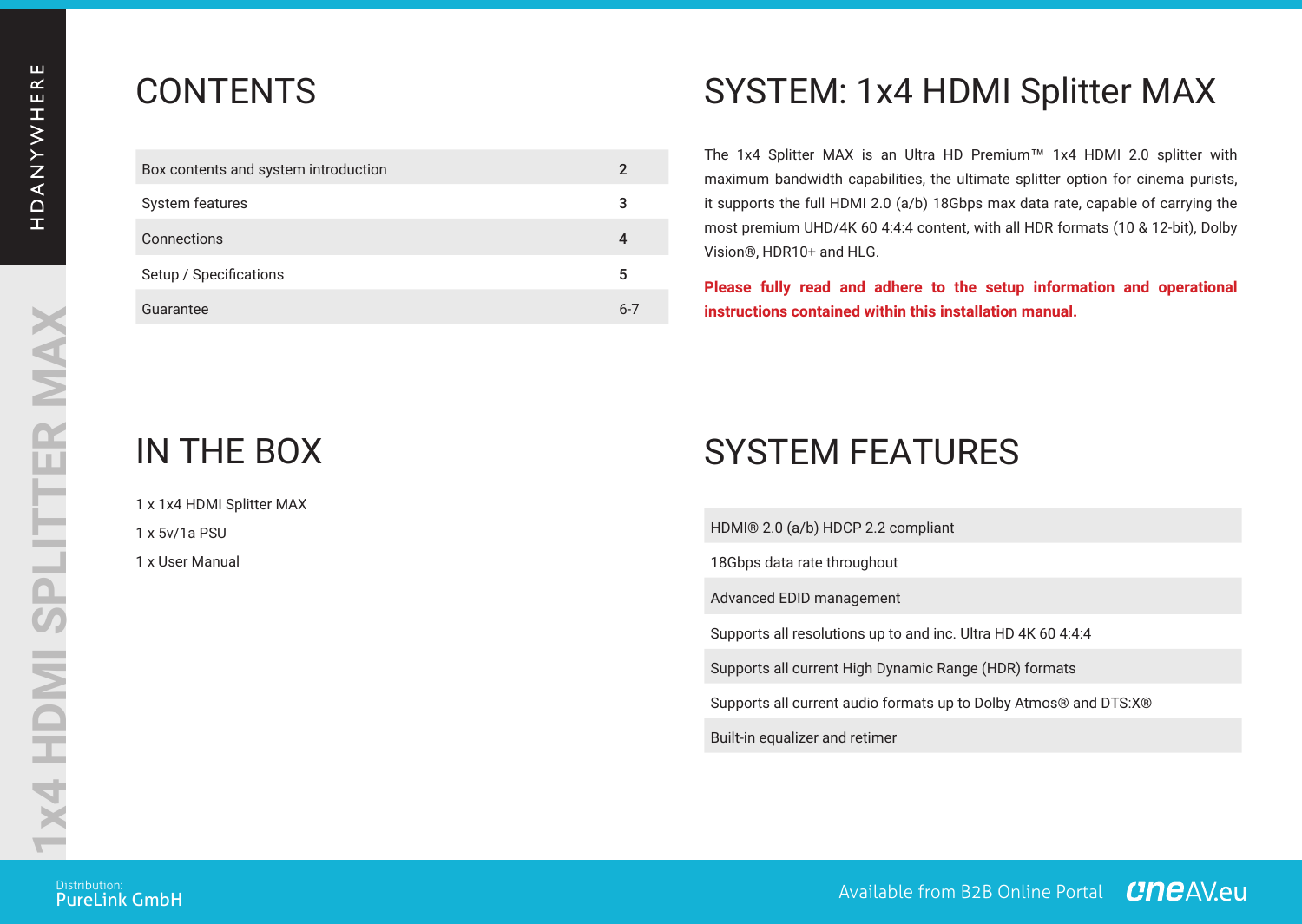## 1x4 HDMI Splitter MAX

**LU** 

1. "Power LED": The white LED illuminates when the splitter is connected to it's power supply

2. "HDMI IN LED": The white LED illuminates when a source device is connected to HDMI in port

3. "HDMI OUT LEDS" [A-D]: The white LEDS illuminate when a display is connected to the HDMI output ports A, B, C and D

4. EDID switch "1080": The unit will use its own built in EDID settings, the video output will be set to 1080p/60 with STEREO audio "A": The unit will read the EDID settings from the display connected to output A, this setting is recommended for achieving maximum image quality

5. "DISPLAY OUT" [A-D]: Connect to a HDMI display **1x4 HDMI SPLITTER MAX**

6. "HDMI IN": Connect to your HDMI source device

7. "DC5V": Connect the included 5V/1a power supply



**PureLink GmbH**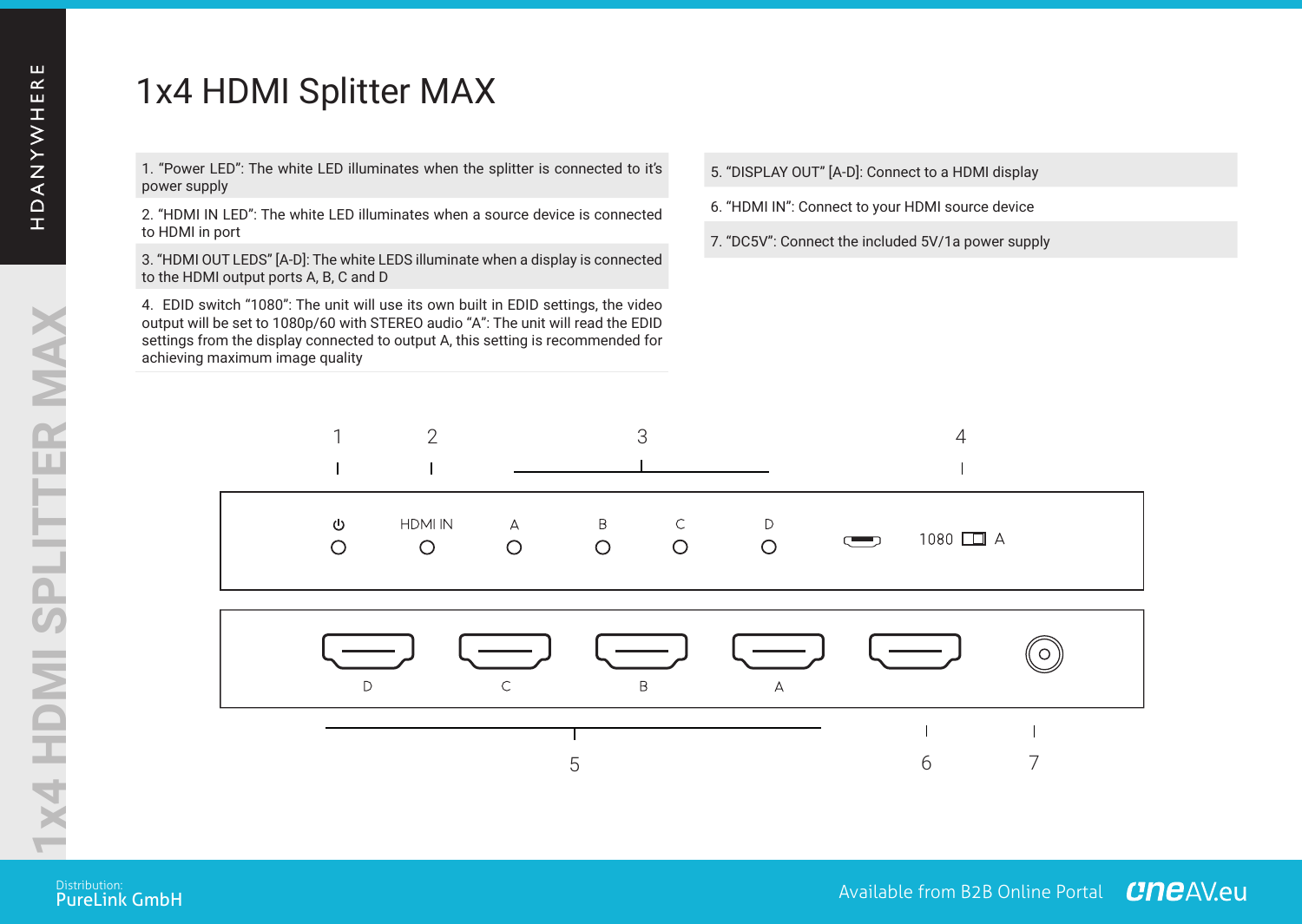**1x4 HDMI SPLITTER MAX**

1x4 HDMI SPLITTER MAX

**1x4 HDMI SPLITTER MAX**

## SETUP

1. Power off all displays and your HDMI source device

2. Connect the unpowered HDMI source to the HDMI input on the splitter using suitably robust HDMI cabling options (i.e. guaranteed to support 18Gbps bandwidth).

3. Connect each display such as a HDTV or Projector to the HDMI output ports on the splitter using suitably robust HDMI cabling options (i.e. guaranteed to support 18Gbps bandwidth).

4. Plug in the power for the splitter.

5. Power on the HDMI source device followed by each display.

6. At this point the displays should show the video and audio of the HDMI source device connected to the splitter.

## **SPECIFICATIONS**

|                   | Form factor                        | Lightweight slender aluminium enclosure                               |
|-------------------|------------------------------------|-----------------------------------------------------------------------|
| usina<br>8Gbps    | Inputs / outputs                   | 1 HDMI / 4 HDMI                                                       |
|                   | Transmission tech                  | Native HDMI                                                           |
|                   | Video bandwidth                    | 594MHz                                                                |
| orts on<br>upport | <b>ESD</b> protection              | ± 8kV (air-qap discharge) ± 4kV (contact discharge)                   |
|                   | Device / Package weight            | 165q                                                                  |
|                   | <b>TX/RX Dimensions</b><br>(W/D/H) | 63/163/16mm                                                           |
|                   | Power supply output                | DC 5V/1A (US/EU standards, CE/FCC/UL certified)                       |
|                   | Operating temperature              | $0^{\circ}$ C ~ 40°C / 32°F ~ 104°F                                   |
| source            | Storage temperature                | $-20^{\circ}$ C ~ 60 $^{\circ}$ C / $-4^{\circ}$ F ~ 140 $^{\circ}$ F |
|                   | Relative humidity                  | 20~90 % RH (non-condensing)                                           |
|                   | Power consumption                  | 2W                                                                    |
|                   | Guarantee                          | 2-year quarantee                                                      |

ustrowide: **All the Community of the Community of the Community of the Community of the Community of the Commun<br>PureLink GmbH**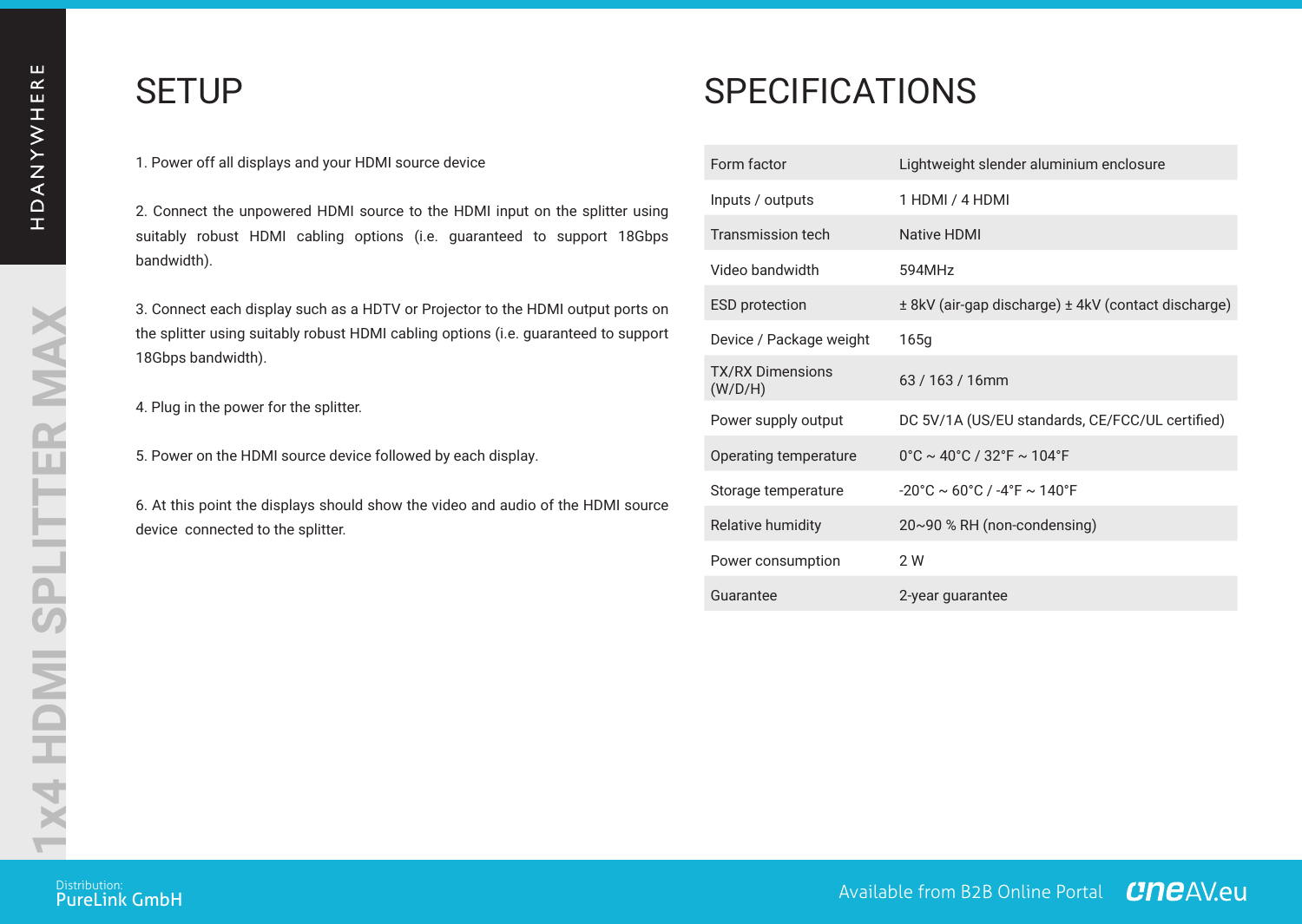## IMPORTANT INFORMATION HDANYWHERE LIMITED

#### Terms and Policies, including General Data Protection Regulation (GDPR) and other Data Protection Laws.

During the setup process of this device, the HDA Pro (Installer) and End-User are required to agree to a set of terms, conditions, rules, policies and license agreements, including the HDANYWHERE Privacy Policy. These terms, notices and policies are, collectively, the "Agreements". By installing or using this MHUB, you agree to be bound by the Agreements.

#### EU Conformity

Hereby, HDANYWHERE declares that this HDMI connectivity device is in compliance with the essential requirements and other relevant provisions of the following Directives: 2006/95/EC (LVD Directive); 2004/108/EC (EMC Directive); 1999/5/EC (R&TTE Directive). The full text of the EU declaration of conformity is available in the compliance section at HDANYWHERE.com/legals

### Recycling your device properly

In some areas, the disposal of certain electronic devices is regulated. Make sure you dispose of or recycle your device in accordance with your local laws and regulations.



# <sub>Data</sub> PRODUCT (2 YEAR) GUARANTEE

#### **WHO WE ARE**

1. We are HD CONNECTIVITY LTD trading as HDANYWHERE ("HDA"), a limited company registered under number 06046737 in England and Wales with its registered offices at Unit 23 Link Business Centre, Link Way, Malvern, Worcestershire, WR14 1UQ.

#### **OUR GUARANTEE TO YOU**

2. We, HDANYWHERE warrant to you, the end user [MG1] of the HDA hardware (the "Products") that on the date of delivery of the Products to you, and for a period of 3 years from that date of delivery, the Products shall:

(a) match any description that has been provided to you;

(b) be free from any significant defects in their design, the materials used to make them, and the way they are made;

(c) be of satisfactory quality (within the meaning of the Consumer Rights Act 2015); and

(d) be fit for any purpose held out by us.

This 3 year period, or, if the period has been extending to 4 years in accordance with paragraph 3, will be the "Guarantee Period". We offer this guarantee to all our customers who are resident and have an address in Great Britain and Northern Ireland. [MG2]

#### **EXTENDING YOUR GUARANTEE**

3. On registering your Products with the HDA Cloud, the guarantee offered in paragraph 2 by us will automatically extend for a period of one year, provided that your registration takes place within 30 days from the date of delivery. The one year guarantee extension starts automatically from the date of delivery. The one year in guarantee extension starts automatically from the date that the original 3 year guarantee ends.

## **HOW TO CLAIM ON YOUR GUARANTEE AND YOUR REMEDIES**<br>4. Subject to paragraphs 5 and 6 of this quarantee. Your sole

4. Subject to paragraphs 5 and 6 of this guarantee, Your sole remedies under Our guarantee to You are as follows:

(i)Up to 30 days: we will repair or replace your Products or provide you with a full refund of the price of the defective Products at your option.

(ii) Up to 6 Months: we will repair or replace your Products. If we are unable to repair or replace your Products we will provide you with a full refund of the price of the defective Products.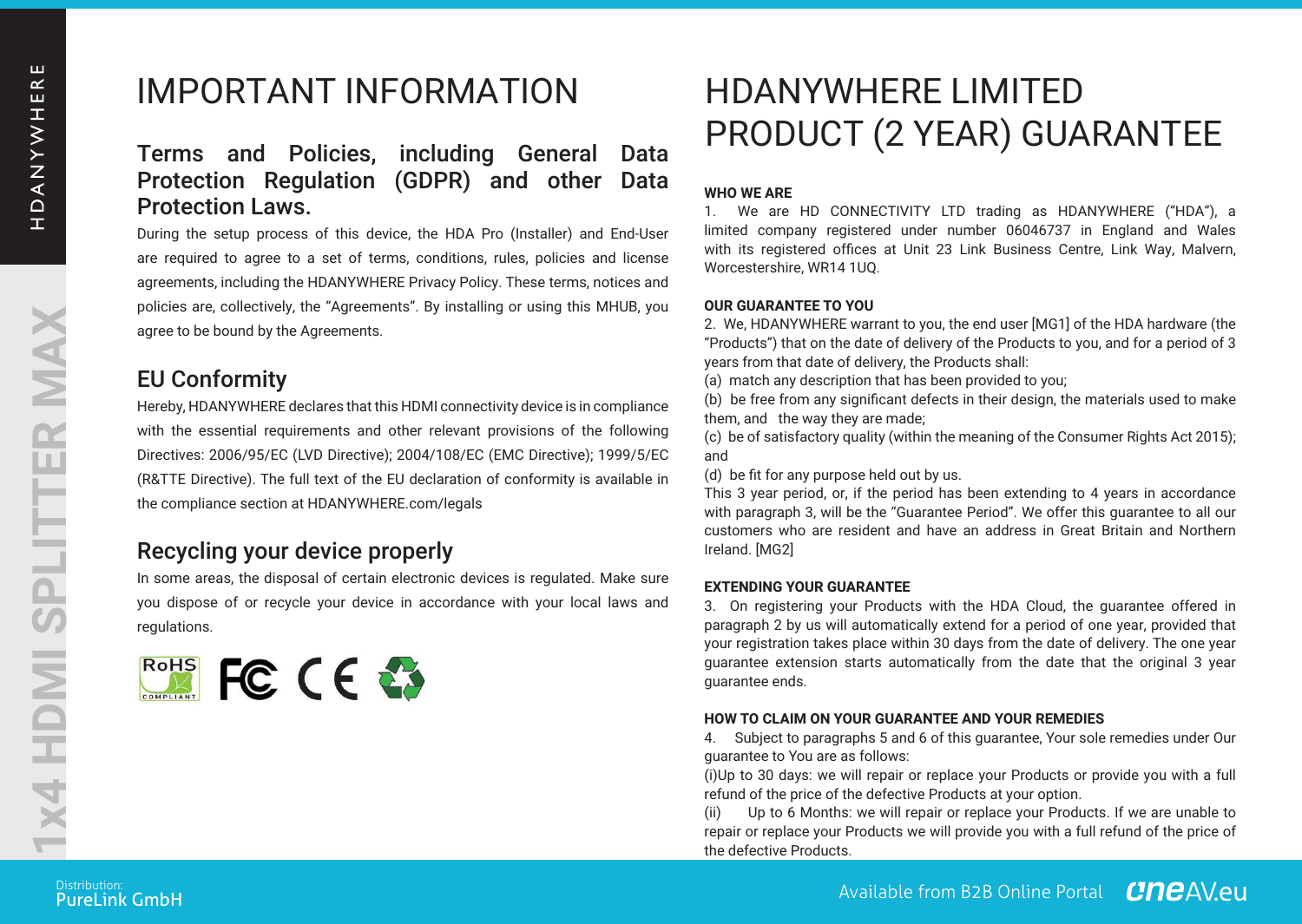(iii) Up to 3 (4) Years: we will repair or replace your Products. If we are unable to repair or replace your Products we will provide you with a partial refund of the price of the defective Products based upon the devaluation of the Products since the time of purchase.

5. In order to claim under the guarantee given to you in paragraph 2 you will need to:

(a) give us notice in writing of your intention to claim under the guarantee during the Guarantee Period, and do so within a reasonable time after finding that some or all of the Products do not comply with the guarantee set out in paragraph 2;

(b) show that the Products that you claim are defective, have been examined by a HDA Pro or other authorised or suitably qualified installer, and that they have[MG3] confirmed in writing that the suspected defect in the Products stems solely from a fault in the HDA hardware;

(c) give us a reasonable opportunity to examine the Products in question;

(d) provide us with an order number and a dated sales or delivery receipt from an HDA Distributor, HDA Pro or other authorised dealer, reseller or installer of the Products.

(e) obtain from us in advance of returning the Products a return merchandise authorisation and/or case number[MG4] ; and

(f) (if asked to do so by us) return such Products to our place of business at our cost.

#### **CIRCUMSTANCES WHERE YOUR GUARANTEE DOESN'T APPLY**

6. We shall not be liable for the Products' failure to comply with the guarantee set out in paragraph 2 in any of the following events:

(a) If you make any further use of the Products after giving us notice of an issue in accordance with paragraph 5;

(b) the defect arises because you failed to follow our oral or written instructions as to the storage, installation[MG5], use and maintenance of the Products;

(c) the defect arises as a result of your use of the Products with any other software or hardware that is not compatible with the Products;

(d) the products are used by you for any commercial purpose, including rental or demonstrative purposes;

(e) you alter or repair the Products without the written consent of HDA;

(f) the defect arises as a result of an act of god, fair wear and tear, or your misuse, abuse, unreasonable use, wilful damage, negligence, or abnormal storage of the Products or by any other causes unrelated to defective hardware or manufacturing;

(g) where the serial number has been altered, defaced or removed;

(h) where the warranty seal on the system has been altered, defaced or removed; or (i) where the Products differ from their description as a result of changes made to ensure they comply with applicable statutory or regulatory requirements.

#### **TRANSFERRING YOUR GUARANTEE TO SOMEONE ELSE**

7. [HDA will not accept any liability under such guarantee unless you are the original customer or can produce a letter or chain of letters from the original customer and subsequent customers (where appropriate) transferring the benefit of the guarantee subsequent customers (where appropriate) transferring the benefit of the guarantee to you.]

#### **PRODUCTS THAT ARE NOT COVERED BY THIS GUARANTEE**

8. This quarantee does not cover products sold and clearly marked "as is", "B-grade", or with faults. This guarantee does not apply to any system software that is preinstalled in the HDA hardware, or is subsequently provided via update or upgrade releases. Any and all HDA software is licensed to you under the terms of a separate end user licence agreement found here: [EULA Link]

#### **HOW THIS GUARANTEE WORKS WITH OUR EULA**

9. We may void this guarantee if we reasonably believe that the HDA system has been used in a manner that violates terms of our separate End User Licence Agreement (EULA) for the HDA software. You assume all-risk and liabilities associated with the use of third party products in conjunction with the Products.

#### **YOUR STATUTORY RIGHTS**

10. This guarantees is in addition to your statutory rights (including under the Consumer Rights Act) which are not affected by this guarantee

#### **GENERAL TERMS OF THIS GUARANTEE**

11. Except as provided in this guarantee, we shall have no liability to you in respect of the Products' failure to comply with the guarantee set out in paragraph 2.

12. We reserve the right to amend or withdraw this guarantee at any time although for the avoidance of doubt any guarantees that are in existence at such a time will be honoured.

13. These Conditions shall apply to any repaired or replacement Product supplied by us.

#### **GUARANTEE CONTACT INFORMATION**

To contact (support@hdanywhere.com) or call HDANYWHERE Technical Support (call charges will depend on your telephone provider. Please check with your operator for exact charges).

The team is available 9am - 5pm weekdays.

To help us handle your query promptly, please have your invoice number and model SKU and serial ready.